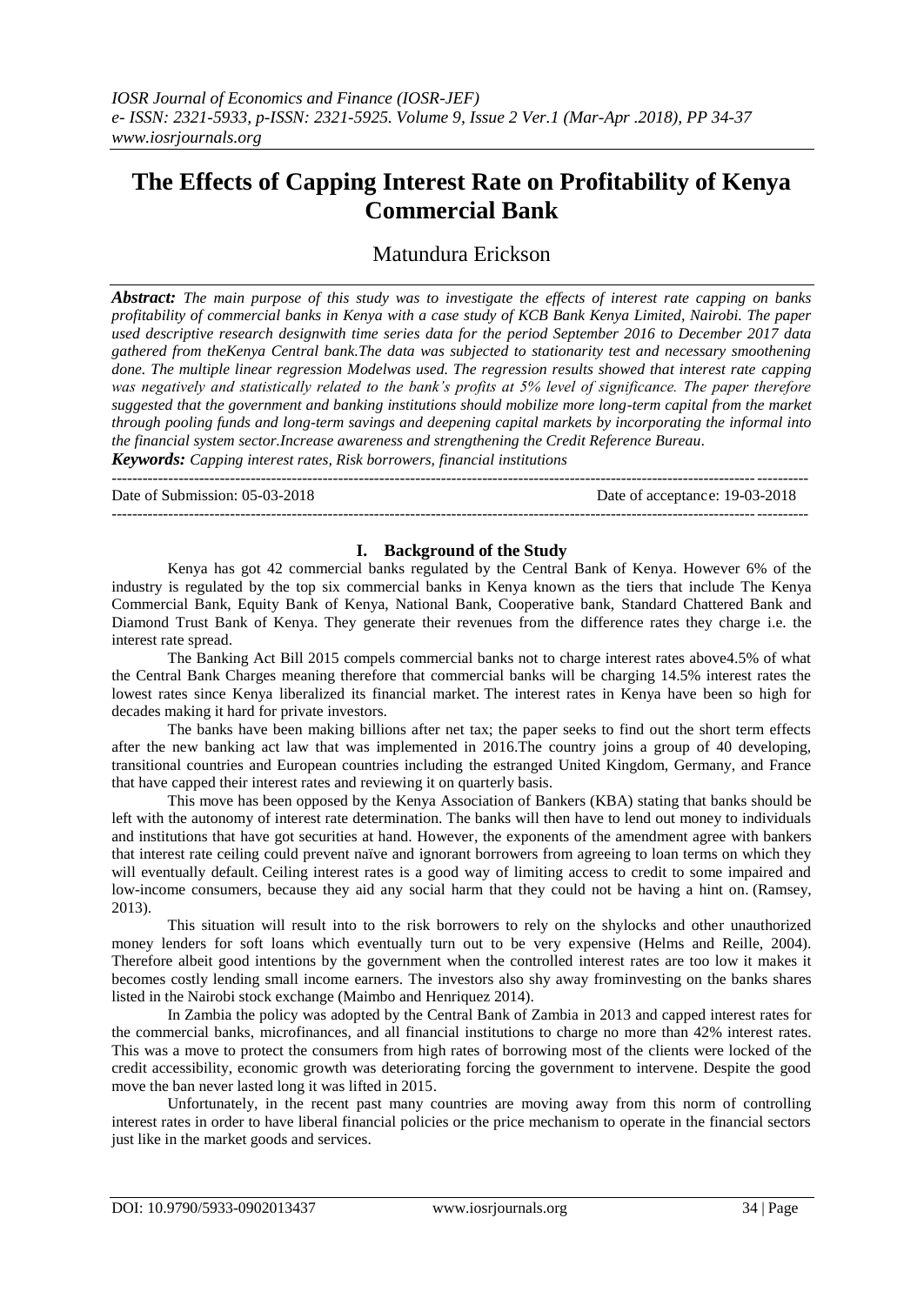Matu (2006) has attributed high interest rates to the poor performance of the commercial banks, low credit uptake by the lenders and the losses incurred by non- performing loans in a-bide to maintain the running cost of this financial institutions then they had to charge exorbitant rates.

#### **1.2Purpose of the Study**

The major purpose of the paper was to investigate the effect of interest rate capping onfinancial performance of KCB Bank Kenya Ltd.

#### **1.3Importance of the Study**

From the outcome of the study the banks will be at a better position to negotiate with policy makers on the issue of the interest rates. The study will be important to the government so as to evaluate whether capping interest rates will accelerate economic growth or not. The study is also expected to contribute to the existing body of knowledge

#### **1.4Statement of the Problem**

Several stakeholders have been affected with the new bank law either positively or adversely. Existing shareholders of bank stocks are some of the stakeholders that were bound to be affected by the new law. The move was lauded by some corporate institutions and the consumers hoped that the credit could be cheaply obtained (Aligonby, 2016). If commercial banks are not closely monitored by the CBK by instituting regulatory policies it may result into financial crisis like the case of Imperial bank and Chase bank in Kenya. Heavy depositors and share-holders have been unable to access their cash worse the two banks are winding up their operation in Kenya. It was highly anticipated by clients that the new law could make them access more credit easily pay less invest and contribute to the economic progress of the country but this has not been the case. The bank cannot issue any loan to risky customers who do not have collateral (Oloo, 2011).

Many studies have been done locally on the effects of bank performance and the interest rates charged. Ngari' 2013 study found out a positive relationship between bank interest rates and the Rate of Return on Asset. The studies have looked interest rates on a broad perspective and have not captured the issue of the new law of capping interest rate deeply the paper examines whether the regulating the interest rate could increase credit uptake from the banks.

## **II. Literature Review**

The chapter contains the theoretical model underpinning the research andsome past studies done by different researchers in relation to the variable in the study.

## **2.1.1 Keynesian Theory of Interest rate Determination**

The concept of liquidity preference refers to the demand for money. It was established by John Maynard Keynes to explain interest rate determination by demand and supply of money. The demand for money according to Keynes depends on the interest forgone by not holding the bonds. The demand for liquidity i.e. money being the most liquid-able asset depends on; the transactions of an individual that is daily buying and selling and this is dependent on an individual income. The precautionary motive this is due to unforeseen emergencies which demands extra costs. Finally, the demand of money for speculative motives people hold liquidity in an anticipation that the bond prices will fall. When the interest rates fall according to keynesian people will demand moremoney for investment purposes and other daily uses. When the interest rate rise due to central bank adjustments or floating exchange rate, the bonds prices will automatically reduce speculators will buy the bond and the cycle continues

## **2.1.2 Effect of Interest Rate Capping On Bank Profitability**

The main source of revenue in banks is profits made through interest rate differences on deposits and lending. Capping interest rates will therefore have a direct impact on revenue generation and has to be looked cautiously as the banks will have no option rather to slice down the number of employees if they do not generate enough money to cater for their operating costs.

Interest rate capping is a form of government control in the financial sector. Over the recent years, there has been a decline on the number of countries using this form ofcontrol mainly because most countries are aiming at having liberal financial policies. (Hester Peirce and Benjamin Klutsey, 2016)

Profitability and financial performance is measured by return on assets that shows how the management uses company`s assets to generate profits (Rug, 2013). Interest rates affect profits of banks directly (Aren & Duhn, 2016). Farl and Hurn (2007), found out that interest rates can affect bank profitability either directly or indirectly. When the interest rates are low as shown above from the Keynesian Theory more people are motivated to borrow and banks benefit more from increased interest earnings. Equally, high interest rates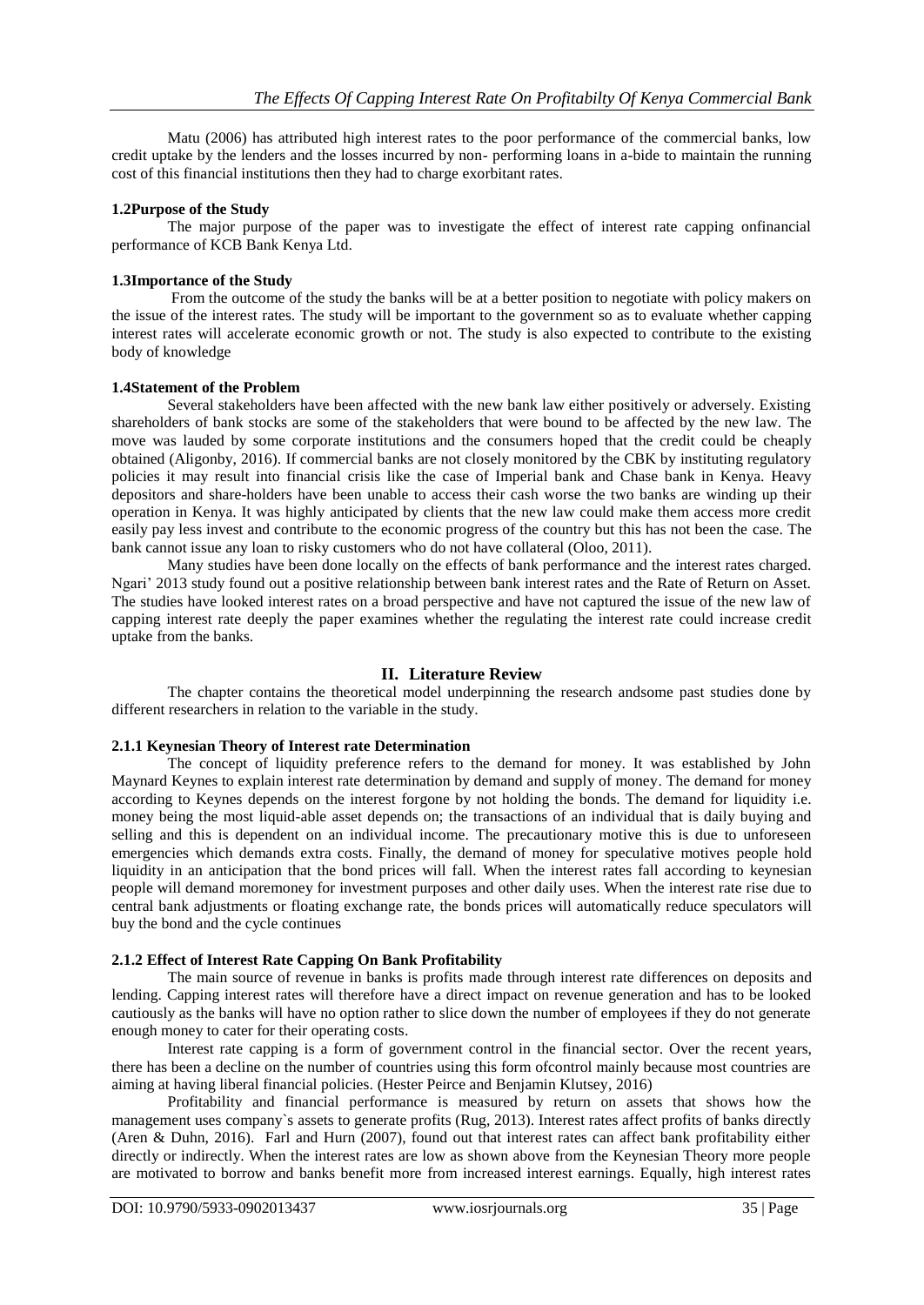discourage consumers from borrowing and this leads to reduced interest income generated and in turn reduced profits of the bank (Teern & Regina, 2011).

Regulation of the interest rates needs thorough investigation of the customer's credit worthness before advancing him a loan. Customers will be discouraged to seek loans from the formal sectors due to this long procedures and end up being paid little or no credit at all. A research that was conducted on Kuwait showed that the determinants of bank selection decisions made by the customers were a function of the banks attributes and the difference among the region in respect to these attributes. (Edris, 1997)

## **III. Research Methodology**

#### The study area covered all branches of commercial banks in Nairobi. KCB Bank Group has the highest number of branches across East Africa, with over 250 branches. In Kenya, it has 192 Branches across its 47 counties which can be easily located.

#### **3.3 Data types and sources**

Secondary data was used in the study with the data obtained from the central Bank of Kenya

#### **3.4 Research design**

**3.2 Study area**

A research design is not only a work plan but rather the arrangement of conditions for collection and analysis of data in a manner that aims to combine relevance to the research purpose with economy in procedure while a work plan details what has to be done to complete the project but the work plan will flow from the project's research design. This paper adopted the use of descriptive case research design.

#### **3.4 Specification of the Econometric Model**

 $Y = \beta_0 + \beta_1 X_1$ Where;  $Y =$  Banks profitability  $β<sub>0</sub>= constant$  $X_1$  = Interest rates

#### **IV. Data Analysis**

The study employed both inferential and descriptive statistics in the analysis. STATA statistical analysis software was used in data analysis.

## **V. Results and Findings**

The chapter presents the findings of the study. The main objective of the study paper was to determine the effect of the capping of interest rates on the profitability of Kenya Commercial bank.

#### **4.2 Estimated Empirical Model**

The study used multivariate regression analysis in establishing this relationship. The dependent variable of the study was the gross profits by KCB while the independent variable was the interest rate the results from the regression analysis are as shown below.

| <b>Table 4.2.1:</b> Model Summary |                  |          |          |                                  |             |                            |     |     |               |  |  |
|-----------------------------------|------------------|----------|----------|----------------------------------|-------------|----------------------------|-----|-----|---------------|--|--|
| ModelR                            |                  | R Square | Adiusted | RStd. Error of Change Statistics |             |                            |     |     |               |  |  |
|                                   |                  |          | Square   | the Estimate                     | R<br>Change | Square <sub>F</sub> Change | df1 | df2 | Sig. F Change |  |  |
|                                   | 189 <sup>a</sup> | .036     | .019     | .999                             | .032        | 2.395                      |     | 288 | .051          |  |  |

From the results in Table 4.12 above, it is clear that the interest rates explain 36.0% of the variance in profits made by banks. This indicates that the remaining variance that is unexplained by this independent variable is 64.0% which is explained by other factors.

| Model |                   | Un standardized Coefficients |            | Standardized<br>Coefficients |          | Sig. | 95.0% Confidence Interval for B |             |
|-------|-------------------|------------------------------|------------|------------------------------|----------|------|---------------------------------|-------------|
|       |                   | в                            | Std. Error | Beta                         |          |      | Lower Bound                     | Upper Bound |
|       | (Constant)        | 4.068                        | .328       |                              | 12.415   | .000 | 3.423                           | 4.713       |
|       | Interest Rate cap | $-.130$                      | 046        | 187                          | $-2.826$ | .005 | $-.067$                         | 150         |
|       |                   |                              |            |                              |          |      |                                 |             |

**Table 4.2.2:** Model Coefficients